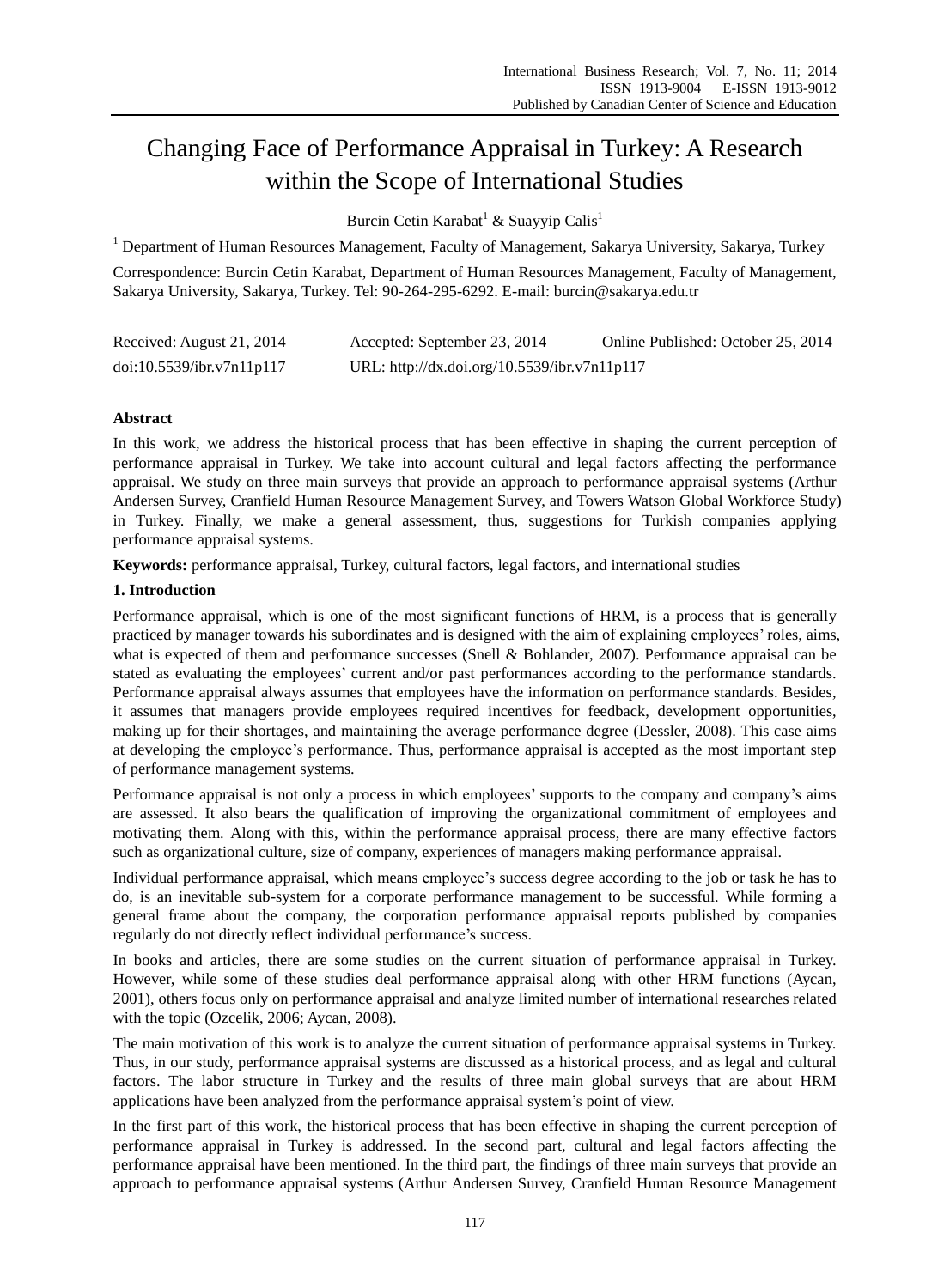Survey, and Towers Watson Global Workforce Study) have been studied. Lastly, a general assessment was made and suggestions were made for the Turkish companies applying performance appraisal systems.

# **2. Development of Performance Appraisal Systems in Turkey**

The development line that information on Human Resources Management (HRM), shows different features especially in some countries. The features that the subject has because of its root, dispersion dynamics towards foreign countries except UK and USA, and the similarities and differences that this dispersion has between practitioners and academicians have been a starting point for a lot of researches. There are some works on the dispersion of management information in Turkey as a country in the 'environment' position (Usdiken et al., 1998; Ozen, 2001; Usdiken & Wasti, 2002). These works mainly present results about the content of the information endured to Turkey, the aims of actors who receives and produces the information and the technics they use. HRM, also, has a development process to be followed within this scope.

The HRM perception in Turkey has started to develop in accordance with legal regulations that came along especially with industry's booming. Yet, the concept's finding its meaning appears in the researches long before its application in working life, as it is in the other countries.

The term 'personnel management', which is the previous step of HRM, has been moved to Turkey in the earlier 1950s, with the starting of direct academic contacts with the USA. Concordantly, first publications containing the phrases "personnel" or "personnel management" began to be formed around the mid-1950s; however, the personnel management to be a discipline on its own took place around the endings of 1960s and the beginnings of 1970s (Usdiken & Wasti, 2002, p. 2).

While personnel management was getting an independent discipline form, it developed an identity that reflects its "principle", just like its emerging in the beginning of the era, in the USA. This identity brought forward the features of evaluating problems as a manager, emphasizing problem solving or applications instead of theorizing, and basing on the fact that related information is global (Usdiken & Wasti, 2002, p. 8). All these elements have been effective in the current HRM perception to be formed.

Performance appraisal systems have started to develop, too, in parallel with the fast development of HRM since 1900s. The first examples of evaluating employees" performances systematically and formally appear in public utilities of the USA in the beginning of 1900s. During the following years, with measuring the performance by Taylor"s work measurement applications, performance appraisal studies started to gain a form. The first formal performance appraisal application in Turkey was applied in public, Karabuk Iron and Steel Factory, in 1948 (Bingol, 1993, p. 21).

Towards the end of 1800s, a commission was founded within the Ministry of Internal Affairs in order to get some information about the personnel employed in the Ottoman Empire. Although this commission named "Sicill-i Ahval" is one of the first applications of performance appraisal in Turkey, it is not accepted as a formal application for some researchers. The notebook that is named after the commission and that contains the behaviors of employees" during their working period has an official document value. It provides a central control in performing operations such as assignments, dismissals, and promotions (Gazel, 2007).

During the first years of performance appraisal, the results of evaluation were only used for adjusting the wages of the employees". Yet, after 1930s, performance appraisal has been used for organizational effectiveness, and motivation providing that is related with increasing the employees" performances.

As continued to be applied in public institutions during the following years, performance appraisal has found an application area within some private sector constitutions especially after 1960s. The factors such as business science's gaining wide currency, changes in the market and workforce structures, modern management techniques" gaining importance and globalization have led the private sector to increase interest in performance appraisal.

One of the effective applications in forming the current performance appraisal perception is Labor Law that took effect in 2003. With this law, the results of performance appraisal system have gained formal document value in terminating labor contracts of employees" (Uyargil, 2013, p. 2). As a result of this, the applicants" and employers" interest in the matter has increased.

The studies taking performance appraisal systems in Turkey are in limited numbers in books and articles. Both books, essays and publications on performance management and performance appraisal (Aycan, 2001; Kula, 2005; Varma, 2008; Keles & Aycak, 2001; Uyargil, 2013; Gul & O'Connell, 2013) and longitudinal survey"s data (e.g. Arthur Andersen Survey, Cranfield Human Resource Management Survey and Towers Watson Global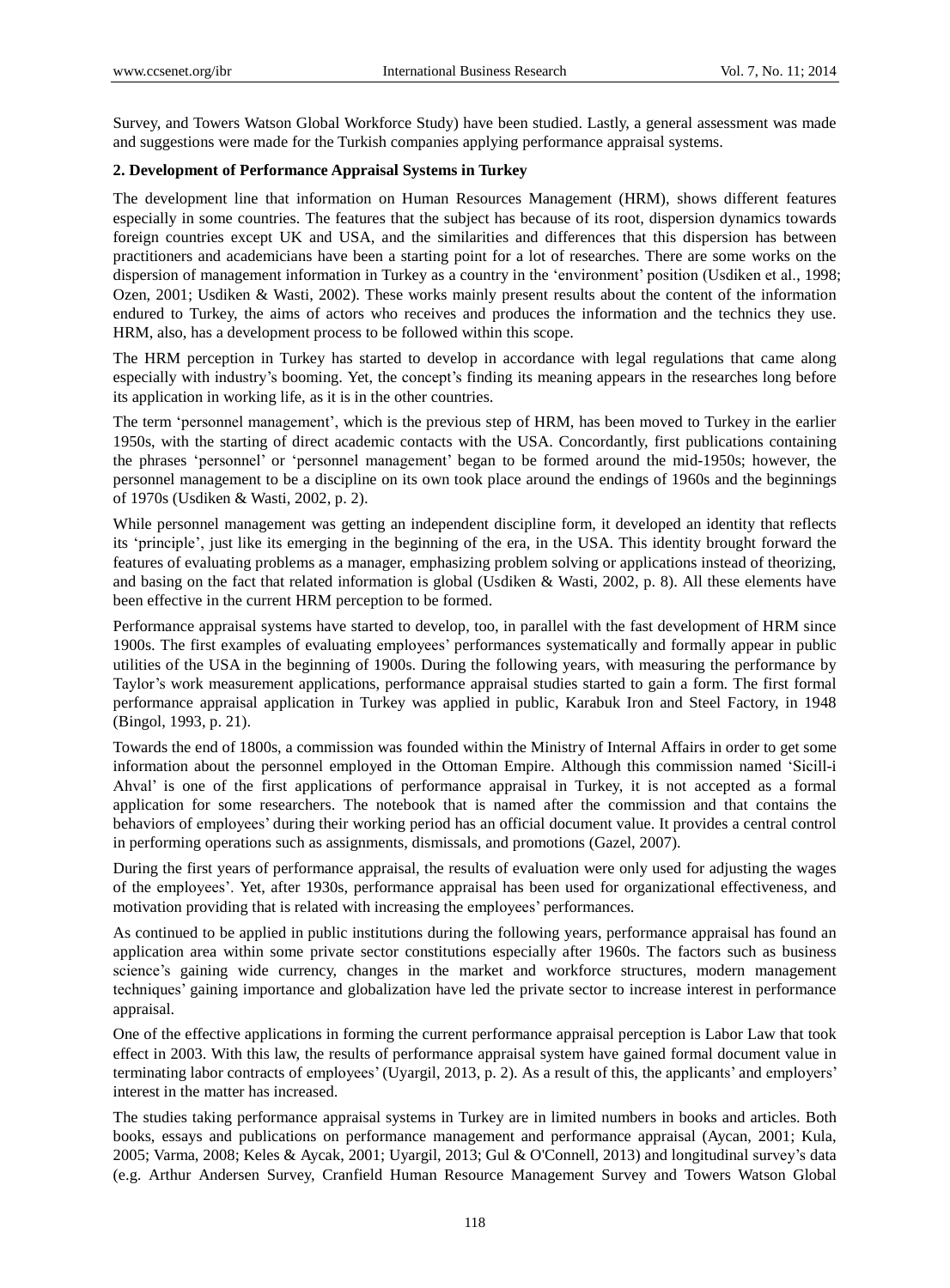Workforce Study) help us in understanding the situation of performance appraisal systems in Turkey.

## **3. Key Factors Impacting PA in Turkey: Cultural and Legal Factors**

While the main strategies of HRM are being determined in a company, country's cultural and legal structure, and the general characteristics of individuals" attitudes and behaviors should all be taken into account. The social and organizational culture dominating Turkey is the mixture of "Western" and "Eastern" values (Aycan, 2001). With the effects of social and organizational cultures, companies face difficulties in adopting the new HRM trends.

According to Hofstede"s research (1980), Turkey is among the countries that has a high level of power distance and uncertainty avoidance, feminine, and collectivist.

Local culture stands out in performance appraisal and reward applications. For example, in countries like the USA and UK where individualism level is high, performance appraisal and reward generally brings one specific person or group and ignores the support of others in this success. This is not very welcomed situation in collectivist cultures as Turkey. Thus, applications and developments of methods that will perform performance appraisal on basis of groups or companies will strengthen the team spirit.

In his research (1998), Davis has evaluated and analyzed the cultural formats of a number of countries, including Turkey that may affect performance appraisal systems. According to this, in performance appraisal, collectivist cultures should be approached in a different way than individualist cultures.

In Turkish culture, in which feminine values are more dominant, interpersonal relations are more emphasized than individual successes. Related to this, the importance given to relations and emotions is reflected the performance appraisal applications.

In societies with higher power distance value, social inequality and hierarchy are more acceptable. For this reason, employees" active participation in evaluation process is low. On the other hand, in Turkey where this value is high, companies are dependent, hierarchic; it is hard to reach upper levels, and an ideal manager is perceived as a father figure (Hofstede, 1980). In cultures with high power distance, superiors generally evaluate performance. As performance appraisal is generally a top-down process, it is really hard for companies with high power distance culture to let managers get evaluated by their inferiors. Thus, 360 degrees performance appraisal method may not be as attractive in high power distance cultures (Davis, 1998).

Societies avoiding high uncertainty are more apt to show sensuality compared to others. In such societies, individuals do not like changes and they avoid taking risks. According to Sargut (2001), a common Turkish application of 'life-long employment' is a result of tendency of avoiding uncertainty.

Davis (1998) points context culture as another notion that will affect the evaluation process. In low context cultures like the USA, the message to be given is clear. Feedback of performance appraisal is directly given to the employee, although it is negative. Besides, the employee has the right to criticize the evaluation. Turkey, on the other hand, has a high context culture. Within these kinds of cultures, the message to be given is not in the content but in the environment in which the message is given. Employer would not like the negative feedbacks to be told openly or to be reflected in the evaluation form.

Turkey is a fast changing society and its socio-cultural structure is in a constant change. Researches emphasize that, since Hofstede"s studies, the individualist tendencies have risen in Turkey, but, still there is a structure that is highly collectivist (Goregenli, 1995; Aycan et al., 2000) and less hierarchical (Aycan et al., 2000).

The values of the cultural extend determined by Hofstede (2000) directs attitudes and behaviors of Turkish culture. However, the fact that there are many sub-cultural structures within the national culture should not be ignored.

The most important legal factor affecting performance appraisal applications in Turkey is the new Labour Act Law No 4857, which took effect in 2003. With this law that has took effect instead of the one used since 1971, making performance appraisal applications, although not directly, have become compulsory. This situation requires employers evaluate employees" performances systematically and objectively.

According to the new Turkish Labor Law (2003), in businesses having 30 or more employees, employer may cancel the contract of employment of indefinite duration of an employee with at least six months" experience. However, he has to lean this cancellation upon employer"s inadequacy and behaviors; or a valid or fair reason rooted from company or job"s requirements. One of those kind reasons rooted from employee"s adequacy or inadequacy is performance-based cancellation.

There are two main valid reasons to cancel the work contract. These are listed in below: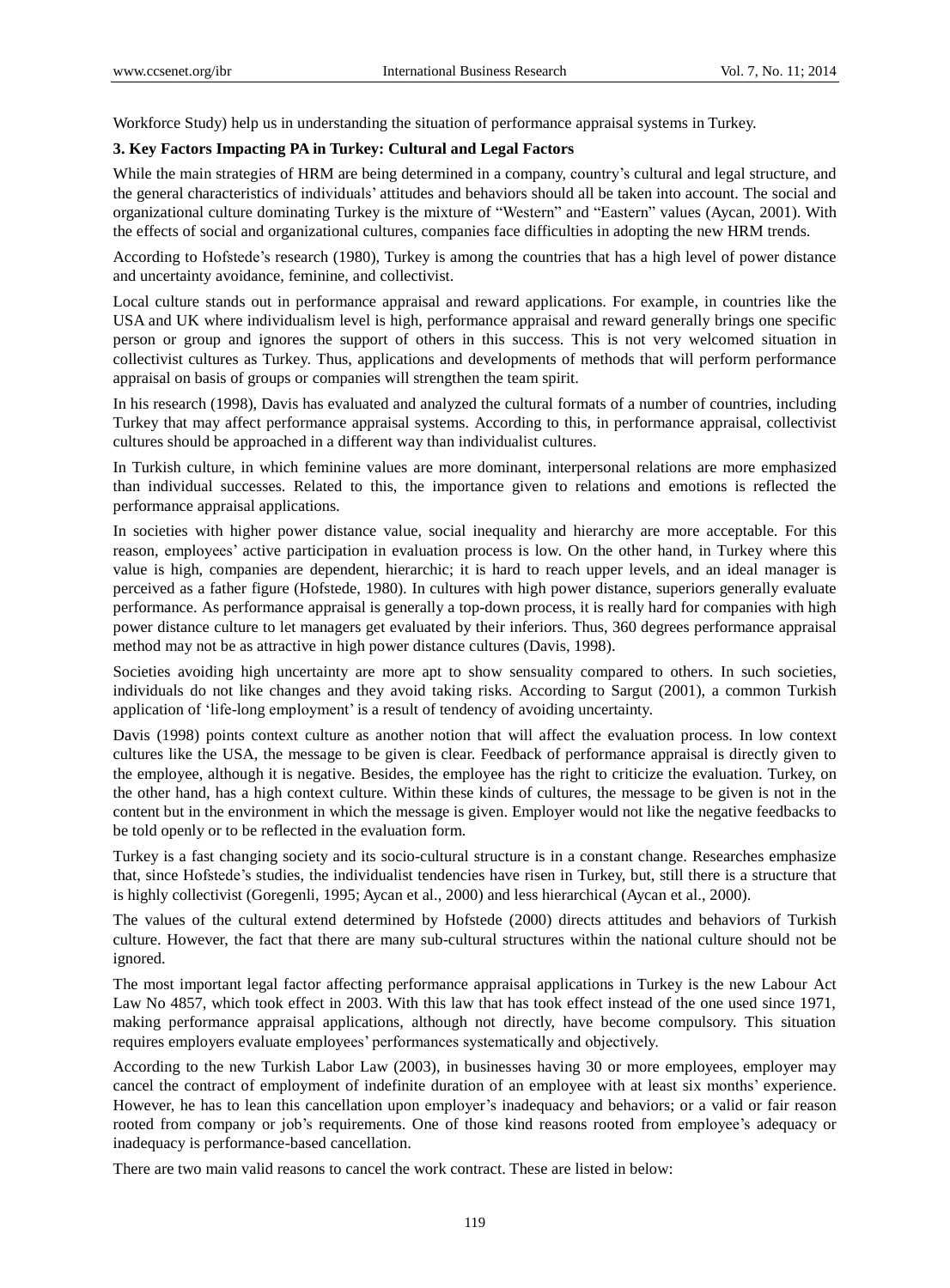- i) Working with less capacity than others doing the same job on average;
- ii) Working with less performance than expected from mentioned qualifications.

Apart from these, the facts that performance appraisal system is appropriate to the company and workplace, that previously determined performance standards have been given in written notices to the employees and that performance criteria are concrete and measurable are significant. In another words, the company"s performance appraisal system legally has a significant document value for both sides.

## **4. Researches on Performance Appraisal Systems in Turkey and State of Performance Appraisal**

Performance evaluation for the first time in Turkey started in the public sector applications of interest into the private sector over time and became more widespread. Today, one of the classical performance appraisal methods (e.g. register records), which are based on the principles of confidentiality, is still used in the public sector. These applications are usually done by supervisors and such assessment documents are not transferred to employees.

In terms of private sector than the public sector, the situation is quite different. In Turkey, the private sector has led to carefully approach to performance appraisal systems due to the expansion of management science and modern management systems accurately and quickly implemented by the private sector (Source et al., 1998).

In this part of our study, three recent main studies have been analyzed in order to show the current state of performance appraisal in Turkey. These are Arthur Andersen Survey, Cranfield Human Resource Management Survey and Towers Watson Global Workforce Study. These three global surveys cover data collection for research and analysis of the results. Since they are performed by the global consulting companies and universities, their reliability is assumed to be high. In addition, continuous and long-term result of the work is one of the elements for improving reliability .

Arthur Andersen Survey and Cranfield Human Resource Management Survey have been performed within HRM functions. The starting point of Tower Watson Global Workforce Study, on the other hand, is the importance of sustainable commitment. General information on these three studies is summarized in Table 1. Besides, results for each study have been discussed in detail below.

|                             |                               | . .                      |                                             |
|-----------------------------|-------------------------------|--------------------------|---------------------------------------------|
|                             | <b>Arthur Andersen Survey</b> | Cranfield Human Resource | <b>Towers Watson</b>                        |
|                             |                               | <b>Management Survey</b> |                                             |
| Manner of Application       | Global                        | Global                   | Global                                      |
| <b>Years of Application</b> | 1998.2000                     | 1992, 1995, 2000, 2005   | 2012                                        |
| Number of Applicants        | 307 companies                 | 171 companies            | 750 employees                               |
| Frequency of Application    | Seasonal                      | Seasonal                 | Instant                                     |
| Elements of Research        | All functions of HR           | All functions of HR      | Selection and performance, behavior,        |
| Structure                   |                               |                          | commitment and productivity functions of HR |

Table 1. General information on Turkish performance appraisal systems"studies

## *4.1 Arthur Andersen Survey*

The first research to analyze HR functions among the companies operating in Turkey in detail was performed by Arthur Andersen Consulting Firm (1998, 2000). 109 companies from private sector were attended to the research in 1998. In the second step research in 2000, 307 surveys among the ones that had been sent to the first 750 companies of Istanbul Industry Chamber have been sent back replied. In our study, data from the year 2000 have been taken into notice as they are more updated. Data are from mainly finance, fmcg, automotive, textile, and health, IT, metal, durable goods, construction, holding, retail and media sectors. This study that had been performed by especially large scaled companies" attendances, cannot serve as a model to all Turkish firms (Aycan, 2008, p. 170).

According to Arthur Andersen Survey results (2000), performance appraisal system in Turkey is yet on the step of institutionalization. While appraising employees, criteria that reflect the whole success level of the company integrally should be handled. If only profit for the financial year is taken as the evaluation criteria, managers will focus on short-term profitability. Evaluation of employees does gain a meaning only after measureable success criteria such as market share; productivity and lead-time are used in the evaluation. When employees are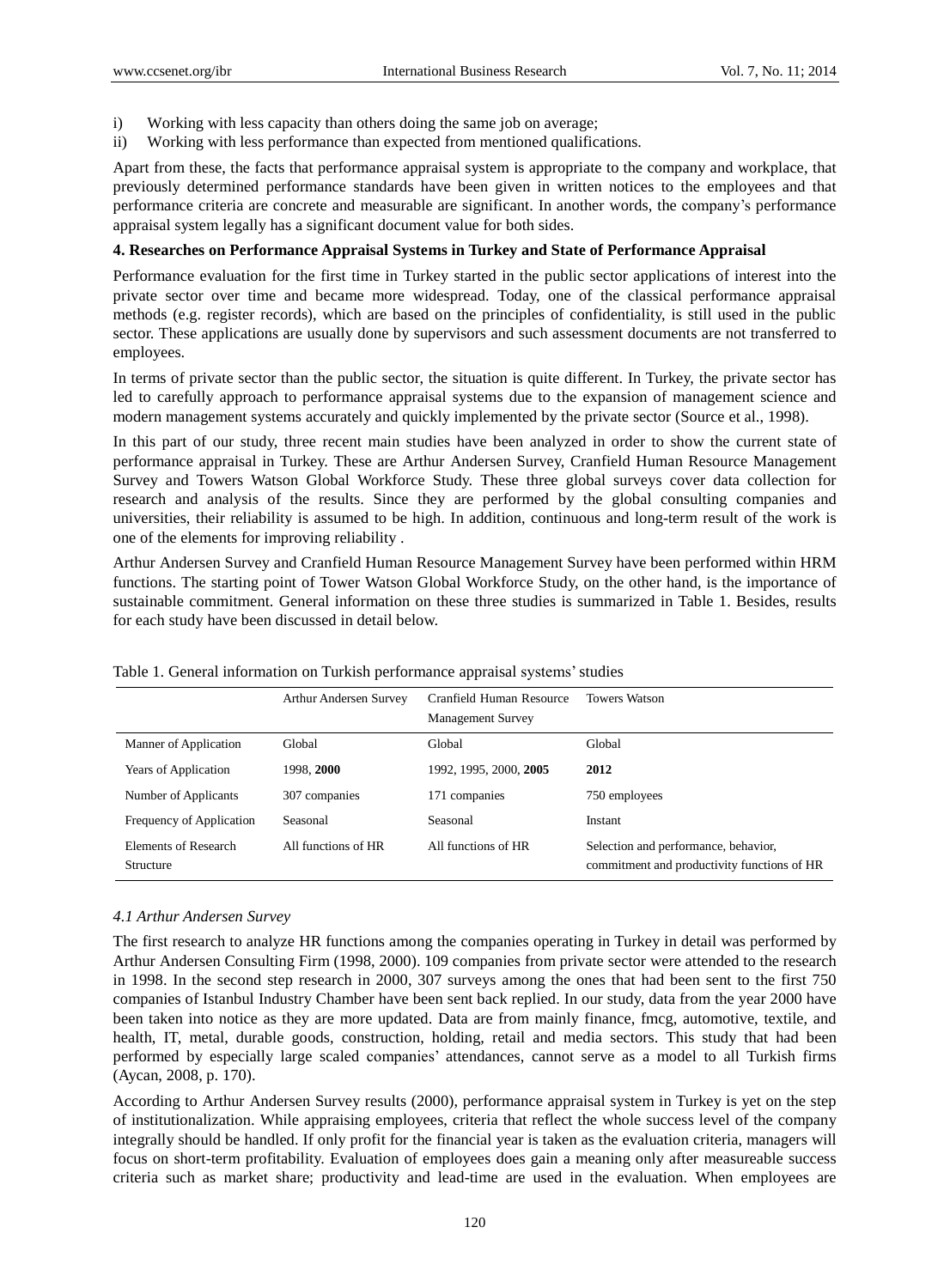evaluated before the company"s performance is measured, the chances increase for failure to be rewarded.

Until 1980s, promoting and charging of employees had been done on basis of experience period in Turkey. On the other hand, recent performance-based evaluation studies have brought dynamism to the business world (Andersen, 2000).

According to the research data, while a formal performance appraisal system is applied in 81% of the attended companies, in 72%, evaluation is performed with a standard form. It is seen that different applications have been used as evaluation criteria content. Most commonly, the same criteria were applied for organizational levels. For the organizational levels of employees from different management stages (e.g. blue-collars and manager candidate) same criteria were applied.

Standard applications are not encountered on performance criteria qualification in the business world. Main reason of this is the fact the performance appraisal in Turkey is yet on institutionalization stage. Consisting mainly of target-based evaluations and behavior-based criteria, combined evaluation systems are attracting more attention.

In the large part of all companies (93%), performance appraisal is only conducted as a top-down process. In cultural context, this is an expected and acceptable situation in countries with high power distance, including Turkey (Pasa, et al., 2001; Aycan, 2008). The attendance ratio of the second managers to evaluation is 35%.

Mutual assessment method is widely (43%) used in dealing with performance appraisal results. Including feedback to the evaluating system supports the system in being more perfects. When the cultural structure is considered in Turkey, even the inferiors are asked their opinions about their superiors, it is seen that decisions are generally made individually. This situation is also observed in research results. It is detected that 11% of the participant companies" cannot have the chance to see the evaluation results. In this application, with the traces of "registry" application of government, employee cannot see his deficiencies and cannot know his managers" concerns of himself.

Within the scope of this research, 29% of the companies' think that the current system cannot meet the needs properly. The reason of this is the fact that performance appraisal systems of Turkey are in institutionalization stage and the searches for the best system still continues.

Most parts of performance appraisal applications are performed in individual-based form. With other words, every employee is evaluated one by one. Although the team concept has gained importance recently, research data shows that team based and project based evaluations are under 1%.

The research reveals that the evaluations results carry the output value for a lot of HRM areas. According to this, evaluation results are not used for only one aim. In nearly half of the participant companies, results of performance evaluation are used in three HRM areas as career, wage and education. Binary combinations of these three follow this number. This result confirms the fact that 85% of the companies having career management system are conducting their current system in correlation with performance appraisal system. In systems conducted integrally, concrete results of the gains that employees acquire by career management can be obtained (Arthur Andersen Survey, 2000).

In 75% of the companies conducting performance appraisal, there is a rewarding system based on performance. The most common form of rewarding is the giving bonus and wage rise simultaneously. It is observed that performance-based rewarding is more commonly applied to the management group except blue-collars and manager candidates.

Although performance appraisal system is a developing area in private sector constitutions in Turkey, all results of Arthur Andersen Survey (2000) show that there appear some problems in the application stage of the system. Main reason of this is managers" and performance appraisal applicators" inability to avoid their prejudices, along with the cultural structure of Turkey.

#### *4.2 Cranfield Human Resource Management Survey*

The "Cranfield Project on International Strategic Human Resource Management" (Cranet) has the feature of being an international research web that applies frequent surveys on HRM areas in more than 40 countries. Among HRM policies and applications, the survey contains main areas such as selection and implantation, education and development, performance and career, wages and supplementary payments, employee relations and communication.

Including only European countries in the recent years, Cranet Survey, later, expanded its research web and gained a "global survey" feature by starting its applications in Japan, the USA, Israel or Australia. Set up in 1989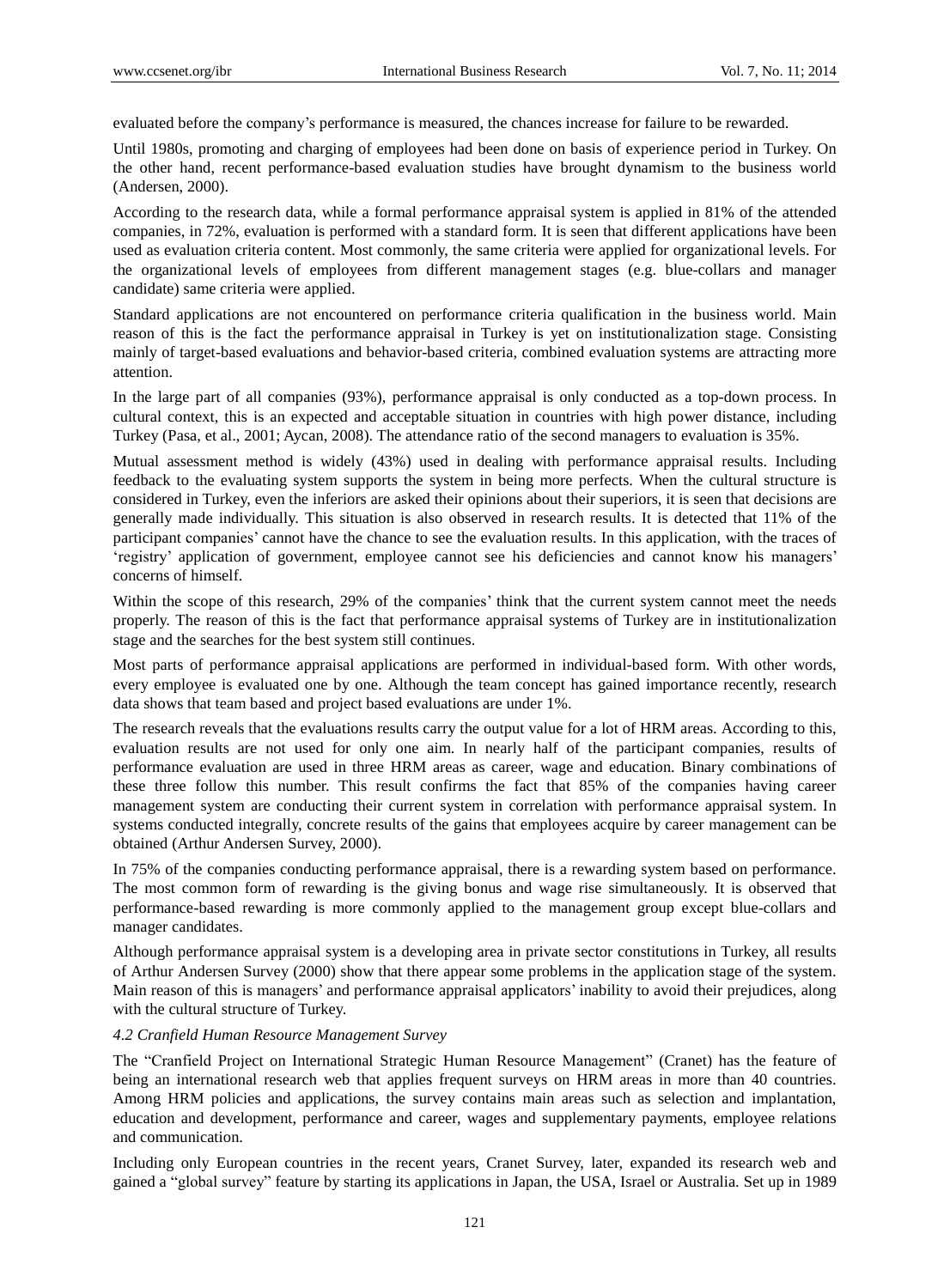by Cranfield Schoold of Management, The Cranfield Network on International Human Resource Management"s primary target was to help reaching the information on the best applications and comparative performances especially in Europe and worldwide. Data was provided from Turkey for the researches of the years 1992, 1995, 2000 and 2005. In our study, data from 2005 are more widely used.

In Cranet Survey, as one of the longitudinal surveys" on HRM and performance appraisal in Turkey, most of the research data for Turkey has been gathered from private sector companies operating in different sectors. 1150 companies had been sent the survey form, and 171 survey, that had been sent replied, were taken into the research (Uyargil et al., 2006). According to the research results, in most of the participant companies, top-down evaluation process is used. This situation shows consistency with Arthur Andersen Survey. While in 2000, 79% of participants had stated that only the first manager makes evaluation, this number has risen to 96% in research of 2005.

The rate of employees" participation to the evaluation process has risen over years (30% in 1995 research, 42% in 2000 research, 77% in 2005 research). On the other hand, according to the previous research results, employees are getting evaluated by their inferiors has risen 4 times and reached 38%. Yet, this number is quite below the expected one.

The results of 2005 research show that all evaluators' (first manager, second manager, employee's own, his coordinates, customers, and others) contribution to the performance appraisal process has risen compared to the previous research periods. The main reason for this may be seen as the Turkish Labor Law that took effect in 2003. This law, which accepts performance evaluation applications as a significant data for dismissals, has increased the importance that companies give to performance appraisal (Uyargil et al., 2006).

When the working groups within the scope of evaluation are analyzed, it is determined that 47% of Turkish companies evaluate managers, 52% specialists, 47% office employees, and 35% workers. These numbers are quite low compared to 1995 and 2000 researches whose results are close to each other (there is nearly 20-25% decrease for each employee group). What the researches comment on this matter is not that participant Turkish companies are more interested in performance appraisal recently, but they are now paying more attention to HRM subjects compared to past years and giving more realistic replies.

Determining usage areas of performance appraisal system"s results makes out the other part of Cranet Survey. According to the last research results, 82% of the participant companies stated that performance evaluation results are providing data for HR planning. There is not such data for the past years as this question was not included in the researches.

In the research of 2005, 90% percent of the participants stated that they use performance evaluation results in analyzing the needs for education and development. This number was 53% in 1995 and 2000. While in the previous researches, the usage rate of performance evaluation in career planning applications is around 40-50%, in the last research this has doubled and reached to 87%. This situation shows that Turkish companies are paying more attention to both career planning and performance evaluation recently. The data for usage of performance evaluation results in determining the wages is similar as the career planning data. Usage of the evaluation results in distribution of tasks has doubled and risen to 65%. Usage areas of performance evaluation results have been discussed in Arthur Andersen Survey, as well. However, as in it more than one working areas evaluated all together, it is not possible to make a clear comparison between the two surveys.

#### *4.3 Towers Watson Workforce Study*

The most recent study on determining the situation of human resources in Turkey is 2012 Towers Watson Workforce Study. This research aims at leading the related companies in HRM area by analyzing different employee groups" selections, behaviors, performances, commitments and productivities. Compared to other researches, it is a recent and non-longitudinal study in Turkey.

While there are 32000 full-time employee working in medium or large size companies in 29 different companies are participating the research, there are 750 employees are included. Quarter of these are women. 26% of the participants are top and medium level managers, 19% junior managers and team leaders, 24% are specialists without any managerial responsibilities and white collar employees and support teams, 18% are blue-collar employees.

In Towers Watson Workforce Study, the importance of sustainable commitment was analyzed. In the research, sustainable commitment was placed on main factors of commitment, efficiency and activity. Here, commitment means the additional effort that the employee will make with his commitment to the company. Efficiency is the supply of required sources and tools for the employee to be able to work efficiently; activity is the existence of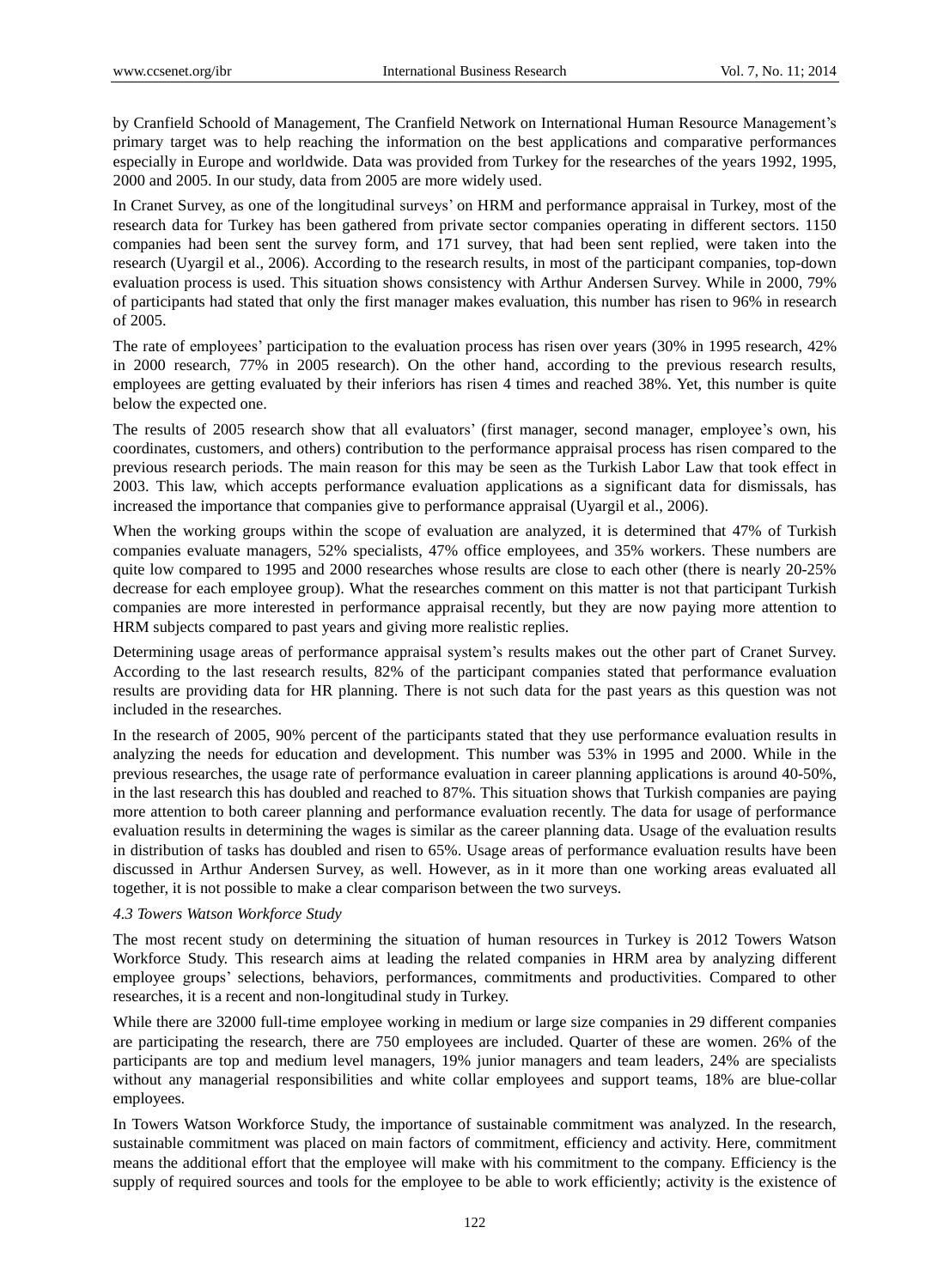physical, social and emotional conditions to give energy to the employee.

According to this, "sustainable commitment" concept gives clearer results for how to increase efficiency by measuring the efficiency and activity of individuals whose commitment is already ensured. Across the world, the factors affecting the sustainable employee commitment are; leadership, stress, work-life balance, and aims and targets of the company. In Turkey, on the other hand, communication becomes prominent as an efficient factor in performance management and company"s aims and targets. According to the researches, employees in Turkey are committed to their companies but are not active and efficient. This situation roots from companies" deficiency of performance culture (Tower Watson 2012 Workforce Study).

In the report (2012), performance management has been described as one of the areas to be focused for sustainable commitment. Performance management's being understandable, performance and earning's being related, individuals" being responsible for their own performances and rewarding high performances are discussed as approaches and applications that employees give importance.

Another significant result of research results is the distrust of Turkish employees to performance and reward relationship. Only 28% of the participant employees believe that there is a relation between their performances and their earnings.

According to this, it is stated that, in the eye of employees, guaranteed wage keeps its importance among the reward components, and current variable wage programs are not sufficient in meeting employees" expectations and needs. Besides, employees stated that managers are not fair while forming performance and reward relation. Other points mentioned by the employees are that the company cannot successfully manage the performance management process and it cannot efficiently use technology in applying the process.

It is stated in the research that, with the effect of increase in economic stability and decrease in inflation levels, salary-based wage management leaves its place to performance-based variable wage method. Accordingly, it is clearly seen that many number of local and foreign companies operating in Turkey are now on the rails of performance culture intensification. As the follow up of Towers Watson Workforce Study (2012), Towers Watson Turkey Wage Research (2013) report focuses on the fact that there is the need of forming a performance culture that will make the system efficient in Turkey, by adding up all the factors that serve a function in actualizing the performance management.

#### **5. Overall Assessment**

That rewarding is made by experience and some subjective criteria in Turkey causes problems in every aspect of life, along with business world. In such environments, the moderate performance level of employees who do not push the limits of their abilities and potentials causes the slowdown of development pace in every aspect of life, along with the business life.

With the changes in the Labor Law, performance appraisal systems started to find a place in companies" agenda again. This increased companies" efforts of forming performance management systems. With the legal changes, companies started to observe employees" performances closely and they started a search of constituting systems for evaluation. This law requires the existence of a systematic performance evaluation systems in order the aims as developing fair wage systems, determining suitable performance criteria, and presenting objective and fair reasons of dismissals to be real. Thus, performance appraisal systems have become a significant and compulsory function for companies.

With foreign capital's entrance to the country, the increase in the number of multinational companies and each of these companies" bringing their own evaluation system to the country and harmonizing the systems all have fastened the development of performance evaluation system in Turkey.

In our study, researches on workforce and HRM applications including the performance appraisal systems in Turkey have been deeply analyzed. The research structure and results of Arthur Andersen Survey and Cranfield Human Resource Management Survey, which were carried out around the same times, are similar to each other. As distinct from these, Towers Watson Global Workforce Study aims at leading companies in HRM area and determining the development opportunities, instead of analyzing the current situation.

One of the most significant constraints in the researches is the usage of global and standard questionnaire forms. The legal, social and cultural differences between countries and regions may have caused some questions in the survey to be misunderstood or to be replied incorrectly.

Another constraint is rooted from the fact that none of the three studies mainly focus on the HR structure in Turkey. Studies are evaluated as the general frame and functions of HR. They are insufficient in reflecting the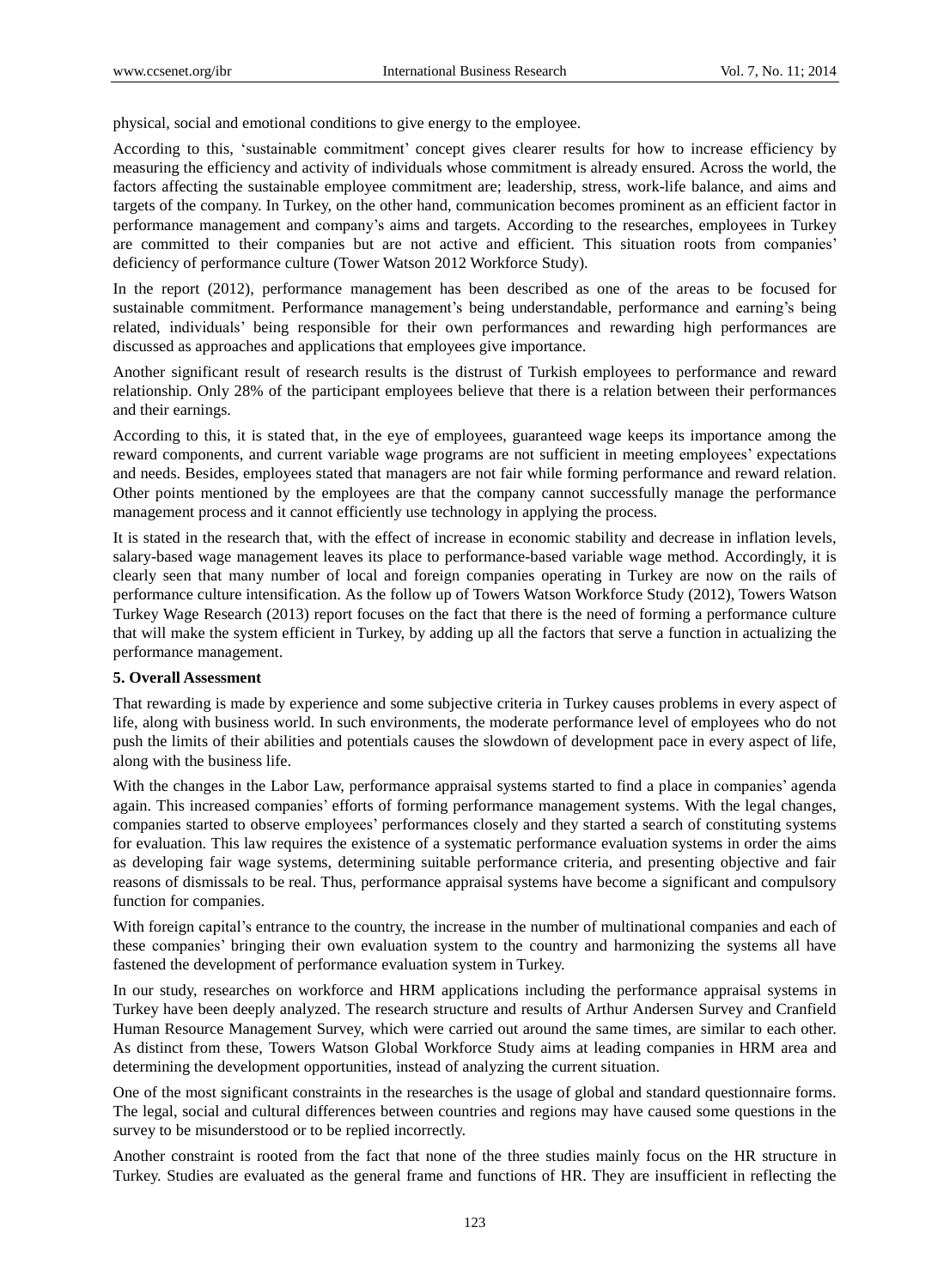current picture of performance appraisal. The fact that there is no deep analysis on performance appraisal applications makes the analysis of the situation harder. An area research that only focuses on performance appraisal or performance related topics (motivation, efficiency, etc.) would be more useful in explaining performance appraisal"s situation. Besides, comparing the current research results with other participant countries" results will give more clear information on the situation of performance appraisal in Turkey.

The lack of proper performance appraisal systems in the public sector of Turkey is mentioned in the works addressing the issue of performance appraisal systems in the literature. Not given enough attention to performance appraisal systems have led to problems in adequacy of public officials and quality of public services. Therefore, performance evaluation systems in the public sector should be reconsidered and features a contemporary appraisal system must be made. There is a need for developing performace appraisal standards, designing a performance appraisal system that can provide feedback to employees, providing training to evaluators, employees and management board, and making necessary regulatory changes.

Under the spotlight of surveys and literature analyses, Turkish companies can be suggested on performance management systems as below;

- Performance appraisal system should become a part of strategy management operating in the company. It mustn"t be seen as a system that is applied in specific period and that gives marks to employees. It should be considered as a system that is coherent with the corporate objectives and that has a role in actualizing these objectives.
- Top management's support in presenting, applying and developing the evaluation system will increase the motivation of the employees.
- Performance appraisal system should be adopted by the employees, and it should be perceived as fair and objective. In order to achieve the objective of performance appraisal, more participation of employees should be ensured. By ensuring employees" participation in development of the system, the resistance to the system can be avoided. In addition, employees should be notified on the outcomes of performance appraisal and they should be provided proper feedback for their good and weaknesses. Thus, an organization will be positively affected.
- Performance appraisal systems should be taken into account when making a decision about an employee. This approach will increase motivation of employees as well as increase organizational success.
- Performance appraisal"s being handled within corporate and environmental context and company"s HR strategy, corporate culture, laws and technologic developments" scope will lead performance appraisal applications to success.

#### **References**

Andersen, A. (2000). *2001'e Dogru Insan Kaynaklari Arastirmasi*. Istanbul: Sabah Yayincilik.

Arthur Andersen Consulting. (2000). *Annual Survey of International Assignee Practices*. New York: Author.

Aycan, Z. (2001). Human Resource Management in Turkey - Current Issues and Future Challenges. *International Journal of Manpower, 22*(3), 252–260. http://dx.doi.org/10.1108/01437720110398347

Aycan, Z., & Yavuz, S. (2008). Performance Management in Turkey. In A. Varma, P. S. Budhwar, A. DeNisi (Eds.), *Performance Management in Emerging Economies* (pp. 168–180). London: Routledge.

- Aycan, Z., Kanungo, R. N., Mendonca, M., Yu, K., Deller. J., Stahl, G., & Khursid, A. (2000). Impact of Culture on Human Resource Management Practices: A Ten Country Comparison. *Applied Psychology: An International Review, 49*(1), 192–221. http://dx.doi.org/10.1111/1464-0597.00010
- Bingol, S. (1993). *Turkiye'de Is Degerlendirme Calismalarinin Incelenmesi*. Ankara: Milli Produktivite Merkezi Yayinlari.
- Davis, D. D. (1998). International Performance Measurement and Management. In J. W. Smither (Ed.), *Performance Appraisal: State of The Art in Practice* (pp. 95–131). San Francisco, CA: Jossey-Bass.
- Dessler, G. (2008). *Human Resource Management* (11th ed.). NJ: Pearson Education, Inc.
- Gazel, A. A. (2007). Sicill-i Ahval Defterlerine Gore Osmanli Donemi"nde Gorev Alan Anamurlu Memurlar. *Ataturk Universitesi Turkiyat Arastirmalari Enstitusu Dergisi, 32*, 203–213. http://dx.doi.org/10.9737/historyS528
- Goregenli, M. (1995). Toplumumuzda Bireycilik-Toplulukculuk Egilimleri. *Turk Psikoloji Dergisi, 11*, 1–13.